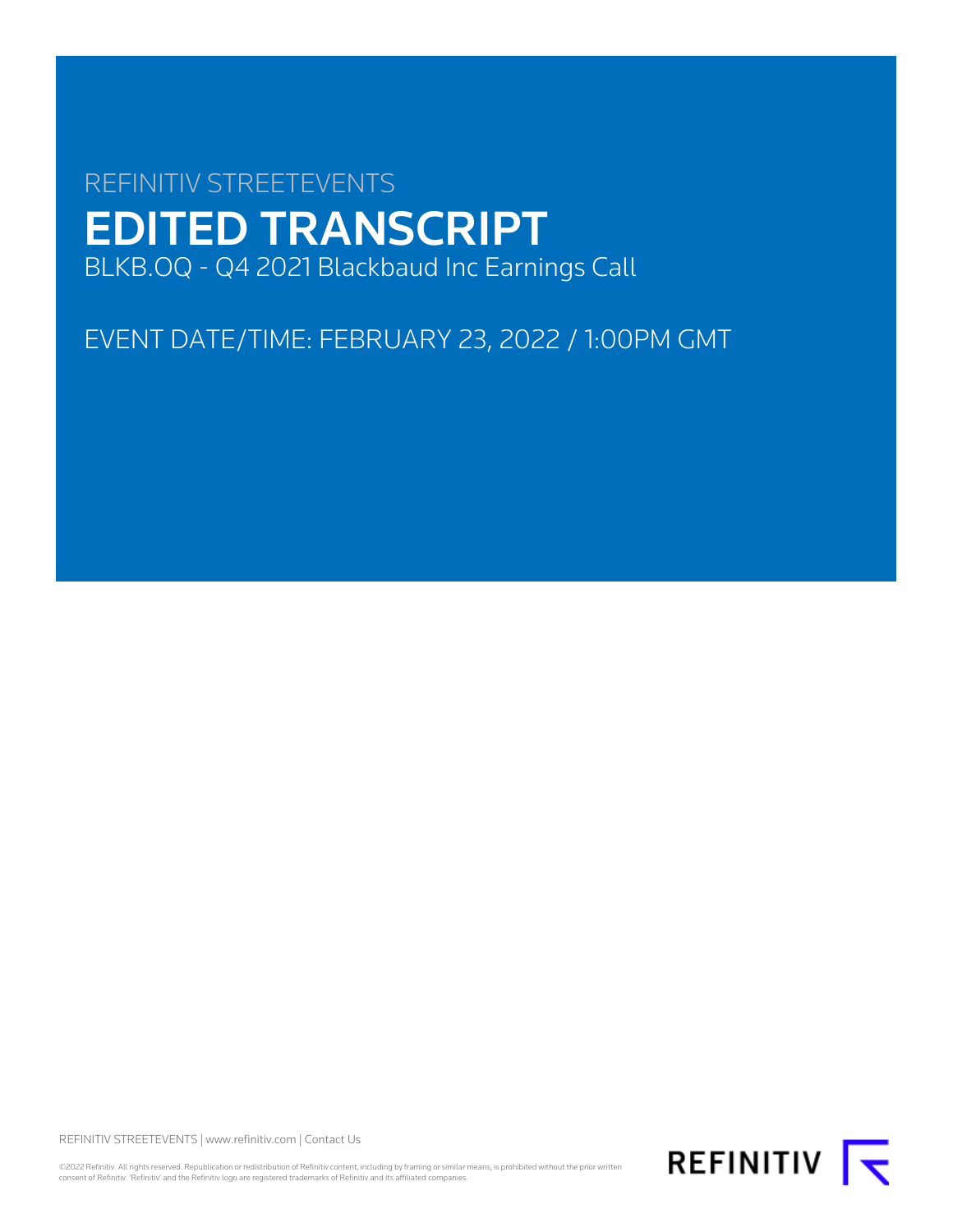# **CORPORATE PARTICIPANTS**

**[Anthony W. Boor](#page-4-0)** Blackbaud, Inc. - Executive VP of Finance & Administration and CFO **[Michael P. Gianoni](#page-2-0)** Blackbaud, Inc. - President, CEO & Director **[Steve Hufford](#page-1-0)** Blackbaud, Inc. - Director of IR

# **CONFERENCE CALL PARTICIPANTS**

**[Brian Christopher Peterson](#page-6-0)** Raymond James & Associates, Inc., Research Division - Senior Research Associate **[Jeffrey Parker Lane](#page-7-0)** Stifel, Nicolaus & Company, Incorporated, Research Division - Associate **[Koji Ikeda](#page-11-0)** BofA Securities, Research Division - VP & Research Analyst **[Matthew David VanVliet](#page-10-0)** BTIG, LLC, Research Division - VP & Application Software Analyst **[Robert Cooney Oliver](#page-9-0)** Robert W. Baird & Co. Incorporated, Research Division - Senior Research Analyst **[Stewart Kirk Materne](#page-8-0)** Evercore ISI Institutional Equities, Research Division - Senior MD & Fundamental Research Analyst

# **PRESENTATION**

## **Operator**

Good day, and welcome to Blackbaud's Fourth Quarter 2021 Earnings Call. Today's conference is being recorded.

<span id="page-1-0"></span>I'll now turn the conference over to Steve Hufford. Please go ahead, sir.

#### **Steve Hufford** - Blackbaud, Inc. - Director of IR

Good morning, everyone. Thanks for joining us on Blackbaud's Fourth Quarter and Full Year 2021 Earnings Call.

Joining me on the call today are Mike Gianoni, Blackbaud's President and CEO; and Tony Boor, Blackbaud's Executive Vice President and CFO. Mike and Tony will make prepared comments, and then we will open up the line for your questions.

Please note that our comments today contain forward-looking statements subject to risks and uncertainties that could cause actual results to differ materially from those projected. Please refer to our most recent Form 10-K and other SEC filings for more information on those risks.

We believe that a combination of both GAAP and non-GAAP measures are more representative of how we internally measure our business. Unless otherwise specified, we will refer only to non-GAAP financial measures on this call. Please note that non-GAAP financial measures should not be considered in isolation from or as a substitution for GAAP measures. A reconciliation of GAAP and non-GAAP results is available in the press release we issued last night, and a more detailed supplemental schedule is available in our presentation on our Investor Relations website.

Before I turn the call over to Mike, I'll briefly mention that during the first quarter, our team will be participating in virtual investor meetings hosted by Stifel on March 2, and we will attend the Raymond James 43rd Annual Institutional Investors Conference in Orlando on March 8 and 9. Please reach out to ir@blackbaud.com if you're interested in connecting at these events.

With that, I'll turn the call over to you, Mike.

REFINITIV T

 $\supset$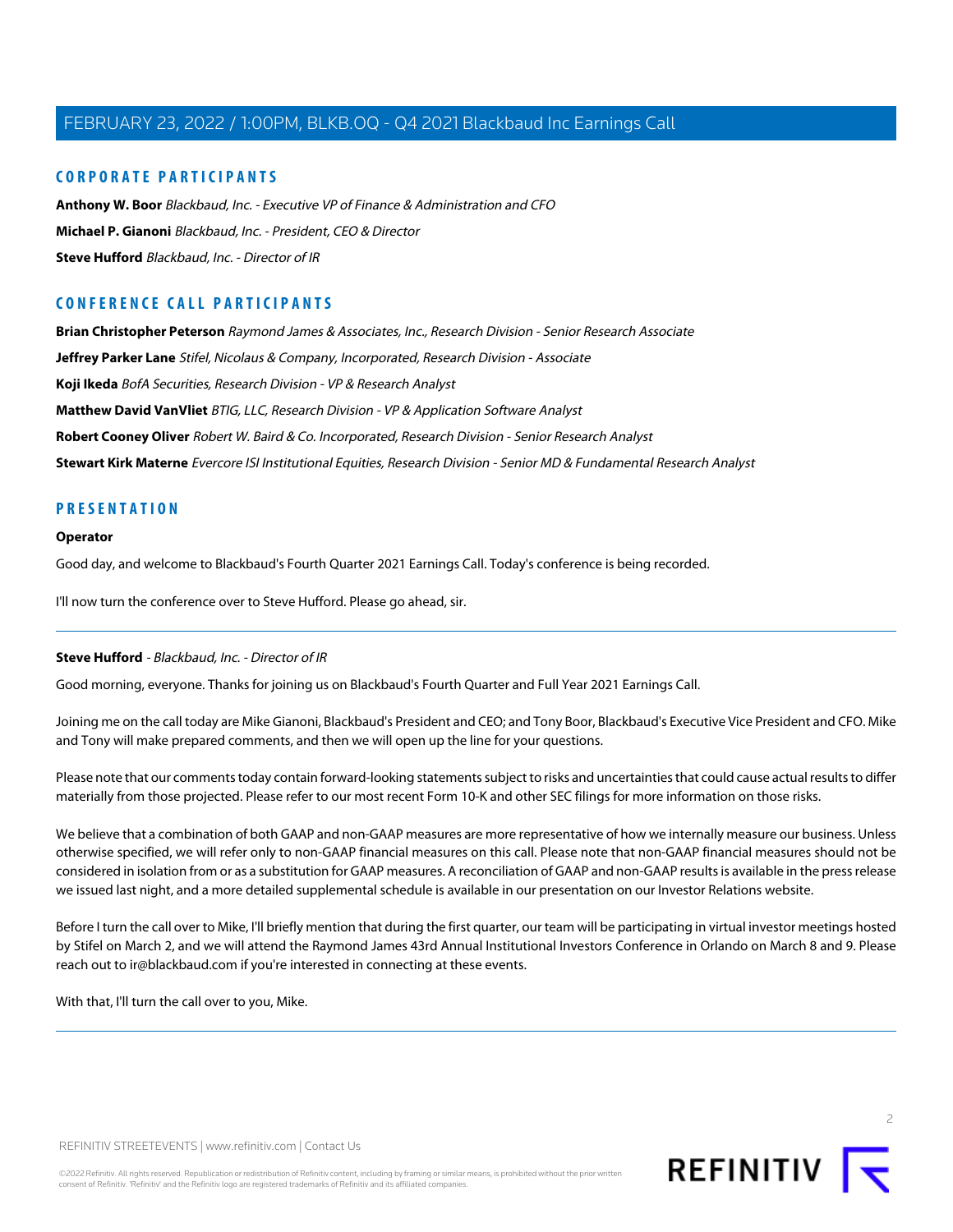# <span id="page-2-0"></span>**Michael P. Gianoni** - Blackbaud, Inc. - President, CEO & Director

Thanks, Steve. Welcome, everyone, and thank you for joining us on the call today.

The fourth quarter was a strong finish to what was a very successful year for Blackbaud and our customers on a much improved market backdrop. Our organic recurring revenue grew 4%. Our adjusted EBITDA margin was 24.5%. And we generated nearly \$30 million of free cash flow, which was up roughly 20% over Q4 2020. We finished the year with total revenue of \$928 million, exceeding not just our best estimate heading into the year, but also our original upside scenario. Adjusted EBITDA margin for the full year was 26.5% and 150 basis points above our original best estimate. And free cash flow was \$162 million, which marks one of our best free cash flow years ever.

Just over a year ago, we laid out the road map for our journey to achieving Rule of 40, and we're already pacing ahead of our own expectations. We ended 2021 at 27% on a Rule of 40 basis at constant currency, a full 2 percentage points higher than our near-term expectations.

But what has me really excited is what's on the horizon. We have solid visibility into what should be another strong year in 2022 with further acceleration on a Rule of 40 basis. The midpoint of our financial guidance ranges for this year calls for total revenue growth of approximately 17%, inclusive of our recent acquisition of EVERFI; a significant acceleration in organic revenue growth to approximately 5%; and nearly 30% on a Rule of 40, which is roughly 250 basis point improvement year-over-year at constant currency.

Combined with our 2021 performance, that equates to roughly 5 percentage points of improvement on a Rule of 40 relative to our expectations in just 2 years since laying out our long-term aspirational goals. Given our strong performance and our acquisition of EVERFI at the end of last year, we're also pulling forward our timeline to achieve our long-term aspirational goals. We expect to achieve our original midterm goal of mid-single-digit organic revenue growth this year in 2022, which is a big acceleration in revenue growth and several years ahead of schedule. Additionally, we have heightened confidence that our original aspirational goal for mid- to high single-digit organic revenue growth annually is now well within reach.

With a guidance of roughly 30% on a Rule of 40 in 2022 and our accelerated expectations for future top line and adjusted EBITDA growth, we have line of sight into our ability to continue to improve on the Rule of 40 going forward. While the pandemic, inflation and the current labor market are certainly topics that we continue to monitor, we are very encouraged by the near-term and long-term growth opportunities in front of us.

Tony will cover our financials and our 2022 outlook in more detail shortly.

Our performance for the quarter and the full year is a direct result of our successful execution against the growth and margin drivers we laid out at our investor session in March of 2021. As expected, our revenue performance accelerated in the second half of 2021 as our near-term growth drivers started to take hold, with bookings improving year-over-year, pricing initiatives underway and in-person events beginning to return.

And we're confident this momentum is sustainable. Our end markets are taking the lessons learned during the pandemic and looking forward with a digital-first mindset and their technology strategy at the forefront. I'll highlight one example of many. Phillips Exeter Academy, an independent high school with a centuries-old tradition of academic excellence, recently selected Blackbaud Education Management and Raiser's Edge NXT to serve as core systems in support of a multiyear effort to build a best-of-breed set of cloud solutions. Their evaluation for education management alone included over 700 individual requirements and a comprehensive vendor review with Blackbaud emerging as a clear leader differentiated by our modern cloud architecture, the extensibility of our best-in-class solutions, our growing partner ecosystem, our vast user community and our commitment to customer success, we are uniquely positioned to serve as a key technology partner for our customers.

And we gained momentum in 2021 with fantastic wins at organizations, like the LSU Foundation, Adrian College, American Museum of Natural History, International Fund for Animal Welfare, National Parks Foundation, Alzheimer's Association and Del Monte, just to name a few.

Not only is our go-to-market motion picking up steam, but we're executing a strategy that enables us to gain efficiencies at the same time. In 2021, we drove a substantial increase in sales rep productivity while significantly improving our CAC payback period. As I said on our Q3 call, I believe we are at an inflection point for our market and our company, and there's no shortage of growth opportunities ahead.

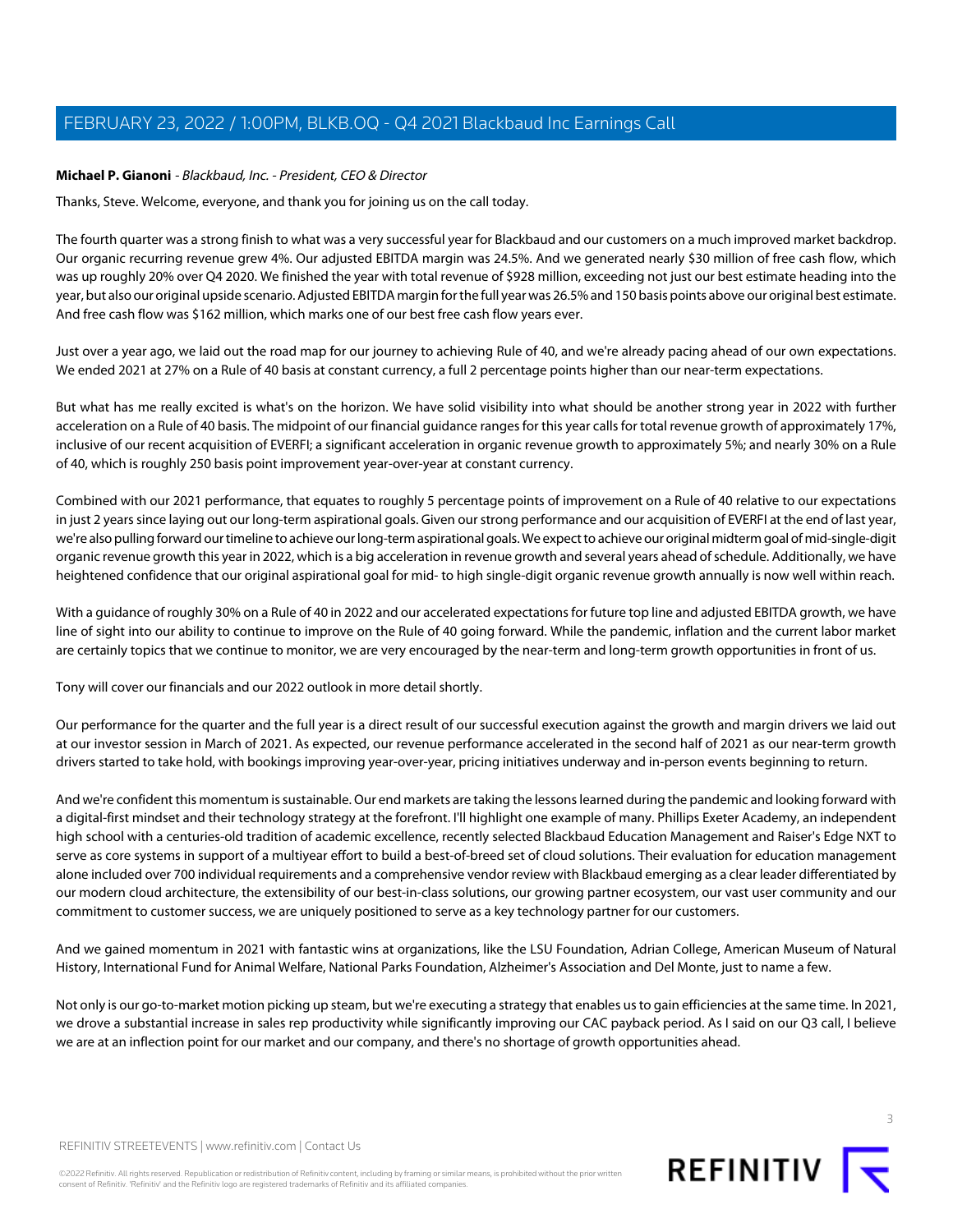We continue to drive industry-leading innovation, customer success, security and cloud infrastructure. I could take up the entire call highlighting examples of the innovation and determination I've seen from our teams. To highlight just a few, we released an entirely new experience for all of our Blackbaud Grantmaking customers. Also, we're transforming the entire accounts receivable experience on Financial Edge NXT. We brought JustGiving to new global markets, delivered secure contactless payments capabilities to arts and cultural organizations, and rolled out the availability of Giving Checkout in the U.S. as an easy-to-add, simple-to-use donation button that can be used by any nonprofit organization.

The ecosystem we're building in the market with offerings like Giving Checkout, JustGiving and the global network of nonprofits, charities and NGOs receiving funds through our YourCause solution is impressive and, I believe, underappreciated. There are over 150,000 organizations across the globe receiving funds, thanks to a Blackbaud solution.

We're committed to giving customers the flexibility to benefit not just for Blackbaud's innovation, but also from the Blackbaud Marketplace and our rapidly growing developer community, with more tools than ever to create new capabilities that extend Blackbaud solutions. We now have over 6,000 non-Blackbaud developers registered in our ecosystem, and we're driving substantial growth in the Blackbaud Marketplace. We've enabled roughly 6,500 organizations to find a curated app that helps them work smarter. And the number of apps available is growing rapidly, increasing nearly 90% in the last year alone. I'm really excited about the network effect we are creating here as we help our customers drive more impact.

It's clear the vision of the SKY platform that we laid out several years ago is becoming a reality. The innovation we're driving in our products and our architecture results in greater scalability and a lower-cost operating structure. For example, we're well underway on a multiyear journey to shift toward third-party cloud infrastructure providers, and by the second half of this year, we expect to begin exiting some of our co-lo data centers. This shift reduces our operating costs while enhancing our ability to deliver secure, stable, modernize and affordable solutions for our customers.

Another core component of our four-point strategy is expanding our addressable market. We closed out the year in a big way with the acquisition of EVERFI on December 31. As a reminder, we hosted a call on January 4 with EVERFI's Founder and CEO, Tom Davidson, where we covered an overview of EVERFI and the transaction details. The transcript of that call and accompanying presentation are available on our Investor Relations website. In short, EVERFI's shared mission-driven culture, world-class team, industry-leading impact-as-a-service cloud platform, large addressable market and high-growth recurring revenue model checked all the boxes that we look for in a high-quality acquisition.

This acquisition advances our position as a leader in the rapidly evolving ESG and corporate social responsibility spaces and adds roughly \$10 billion in TAM, which doubles our total addressable market opportunity to \$20 billion. Also significant, over half of our addressable opportunity is now in the corporate sector. As companies continue to invest more in programs to give back to their communities, together Blackbaud and EVERFI will be a leading partner to help them drive meaningful social impact across a large span of technology-enabled program areas from community education to volunteering, to grant making and philanthropy. We're also going to aggressively pursue what we believe to be substantial revenue synergies in the form of cross-selling and up-selling, given the complementary product offerings with our YourCause solutions and minimal customer overlap.

EVERFI's financial profile is highly attractive and will be immediately accretive to our revenue growth, adding an estimated \$120 million in 2022 revenue. They're also profitable, with a sub-5% EBITDA margin in 2021, that we conservatively expect to be closer to 10% now just a couple of months post close. And there is significant upside potential throughout this year and going forward. The combination of sustainable double-digit revenue growth and improved margin profile as we complete future integration work means EVERFI should be accretive to Blackbaud's Rule of 40 in the coming years.

This acquisition, combined with our recent company performance and our updated outlook, allows us to significantly pull forward our timeline for achieving our long-term goal of mid- to high single-digit organic revenue growth from being a few years out to now beginning this year in 2022. I'm very confident that the combination of Blackbaud and EVERFI adds tremendous value to a very large and rapidly growing market, which will accelerate our growth, pull our long-term financial goals forward and create value for our customers and our shareholders.

2021 was also a big year for our own internal ESG efforts as well. We formalized our ESG program, joined the UN Global Compact, advanced our voluntary ESG reporting, and we're actively pursuing carbon neutrality. Our focus on employees, culture and ESG initiatives have been in our DNA



©2022 Refinitiv. All rights reserved. Republication or redistribution of Refinitiv content, including by framing or similar means, is prohibited without the prior written consent of Refinitiv. 'Refinitiv' and the Refinitiv logo are registered trademarks of Refinitiv and its affiliated companies.

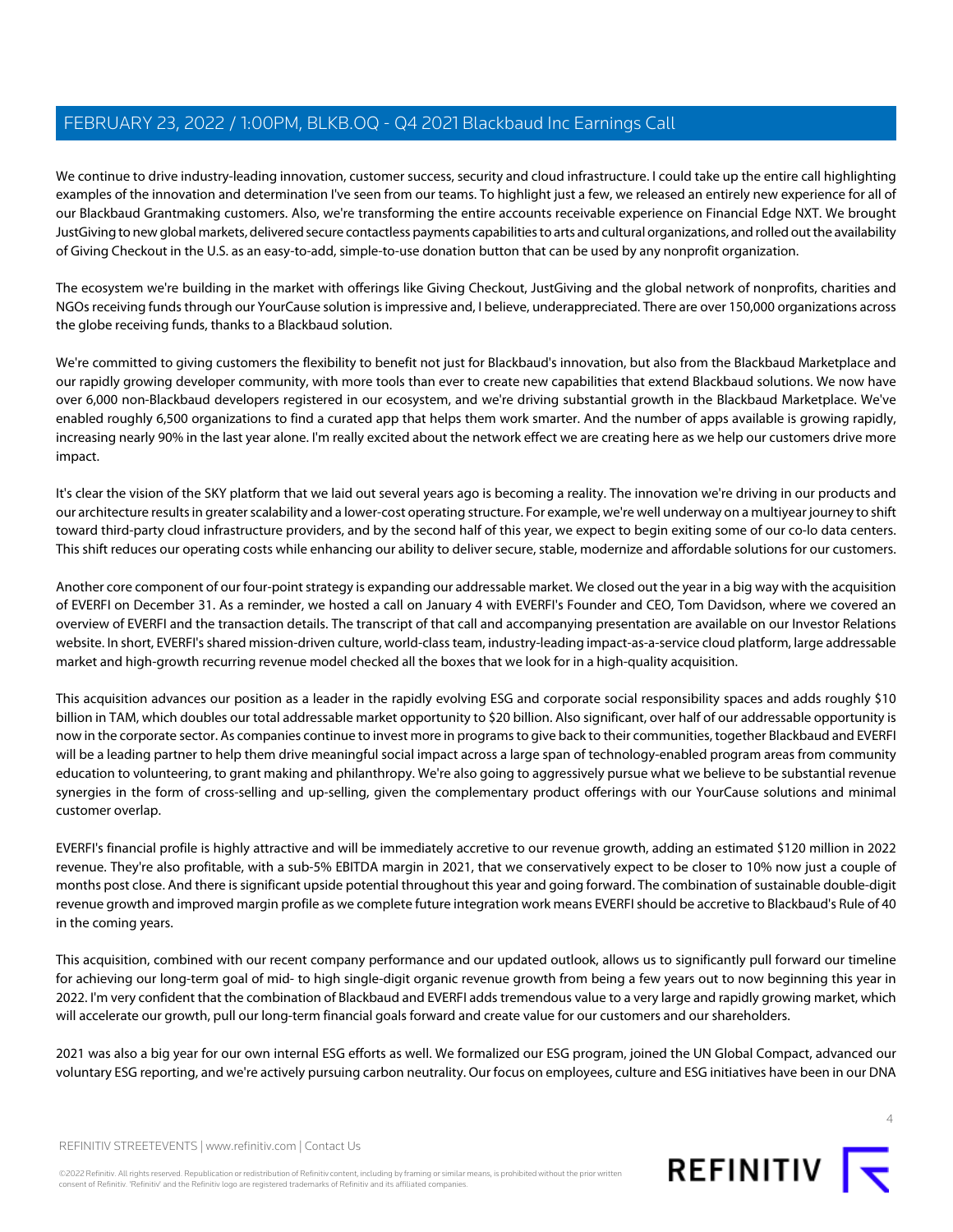since the company was founded 40 years ago. And it's a big advantage as we look to attract and retain top talent, which is even more critical in today's environment.

We're thrilled to be included on America's top companies as a corporate social responsibility and ESG leader, with external recognition, such as the U.S. Chamber of Commerce Foundation's Citizen Award and Newsweek's list of America's Most Responsible Companies and Forbes America's Best Employers List for Midsized Companies. Blackbaud is a unique company, showing that it's possible to provide exceptional products, generate shareholder value and do good in the world. By staying mission-aligned, we built not just a successful business model but an innovation engine that has played a role in driving advances on social issues of every kind.

In summary, I believe 2021 was a turning point for our market and our company. We're carrying a lot of momentum into 2022, and we just layered on a tremendous acquisition in EVERFI. I believe our plan to accelerate progress towards achieving Rule of 40 by balancing sustainable mid- to high single-digit organic revenue growth and meaningful margin expansion over the next few years is a winning combination for Blackbaud and our shareholders. Our teams are executing at a high level, and I'm confident we're well positioned to capture the opportunities in front of us.

<span id="page-4-0"></span>With that, I'll turn the call over to Tony before we open it up for Q&A. Tony?

# **Anthony W. Boor** - Blackbaud, Inc. - Executive VP of Finance & Administration and CFO

Thanks, Mike, and good morning, everyone.

Today, I'll cover our results for Q4 and full year 2021, our outlook for 2022 and our updated long-term financial targets. Please refer to yesterday's press release and the investor materials posted to our website for the full details of our Q4 and full year 2021 financial performance.

The continued acceleration of contractual recurring revenue growth and another strong transactional revenue performance drove Q4 recurring revenue growth of 4%. We've seen strong year-over-year improvement in sales productivity per rep, which has helped drive an increase in overall ARR bookings. We also continued to see strong positive trends in renewal rates that exceeded our plan for the full year and some of our early pricing initiatives starting to have a meaningful impact. This is a great indication of what's achievable going forward as we continue to execute against the 10 growth drivers laid out in our investor session last year.

On a full year basis, our organic recurring revenue growth was 3.5%, and one-time services and other revenue was roughly a 190 basis point drag on our total revenue growth. After several years of strategically shifting away from onetime services, we expect this drag to bottom out in '22, and we're guiding for minimal impact on full year 2022 total revenue growth.

Overall, we're very pleased with our revenue performance in Q4 and full year '21. We expected an acceleration in the second half, and not only did our results deliver, but they exceeded expectations. We're excited to carry that momentum into 2022.

Moving to earnings, our fourth quarter gross margin was 55.3%,we generated adjusted EBITDA of \$61 million, representing an adjusted EBITDA margin of 24.5% and diluted earnings per share of \$0.75. Please recall that the fourth quarter tends to be our seasonal low for gross margin given it includes our user conference, bbcon, which we again offered for free to our customers, and Q4 is typically our seasonal high for payments revenue, which is generally dilutive to our total gross margin.

Overall, we're laying the foundation for considerable margin expansion going forward. And for the full year 2021, we had an adjusted EBITDA margin of 26.5%. This was roughly 150 basis points ahead of our original best estimate for the full year adjusted EBITDA margin due to a combination of strong execution and timing of planned spend. As we mentioned on our last call, we continue to have good success attracting top talent in a competitive labor market. We also successfully transitioned to a remote-first workforce in '21. And going forward, we will opt for more flexible on-demand office and team space. In addition, we'll use our headquarters office in Charleston, South Carolina for customer meetings, employee gatherings and team building. This resulted in restructuring and other real estate charges of approximately \$12 million for the quarter as we shuttered most of our remaining offices.



REFINITIV **I** 

5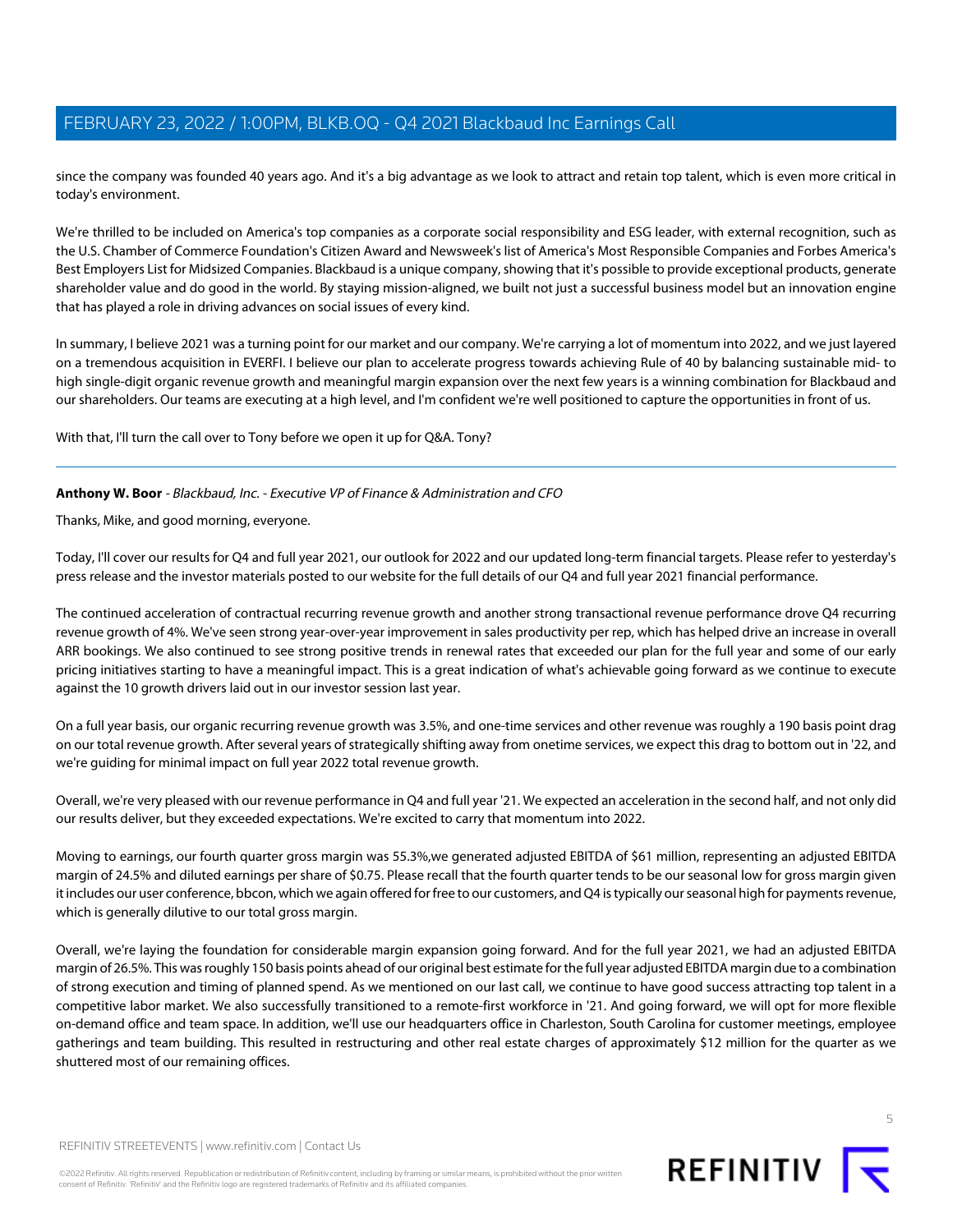That brings me to the cash flow statement and the balance sheet. Our free cash flow was \$30 million for the fourth quarter, a year-on-year increase of \$5 million, or 20%, representing a free cash flow margin of approximately 12%. For the full year, we generated approximately \$162 million of free cash flow, with a free cash flow margin of 17.4%, an increase of 910 basis points year-on-year. This was largely a result of our strong operating performance and was well above the original \$100 million floor we set at the beginning of the year.

I'll also note that we completed another \$10 million of opportunistic share repurchases during the quarter, bringing the total amount of shares repurchased in 2021 to \$108 million. In December, our Board of Directors reauthorized and replenished our share repurchase program to \$250 million. And we plan to continue opportunistically executing on share repurchases when our internal estimates determine that the company's shares are undervalued by the market and we have adequate availability of capital.

We ended the quarter with \$901 million in net debt, with an additional \$240 million of borrowing capacity following our acquisition of EVERFI. Our capital strategy calls for a debt-to-EBITDA ratio of less than 3.5x, and at the end of Q4, we stood at 3.3x. Consistent with previous acquisitions, we plan to rapidly de-lever in 2022. We also remain active in evaluating future acquisition opportunities.

Now let's turn to 2022. Our full year 2022 financial guidance is available in yesterday's press release and is inclusive of our acquisition of EVERFI. To cover the high points of our underlying assumptions for stand-alone Blackbaud excluding EVERFI, the midpoint of our guidance includes an expected acceleration to mid-single-digit organic revenue growth and adjusted EBITDA margin of roughly 26%, resulting in roughly 30% on a Rule of 40 basis, which is nearly 300 basis points of improvement year-on-year at constant currency and an anticipated adjusted free cash flow margin of 17.6%.

Also included in our guidance, we are estimating that EVERFI will generate approximately \$120 million in revenue, adding roughly 13 points to our total revenue growth rate. We expect EVERFI to add approximately \$13 million in adjusted EBITDA, which is dilutive to our combined EBITDA margin by roughly 160 basis points, though I'll note there is likely material margin upside as we complete our integration work and pursue both revenue and cost synergies.

From a revenue perspective, the midpoint of our guidance calls for approximately 5% organic total revenue growth at constant currency. And our organic recurring revenue growth should be similar as we're not anticipating much, if any, drag from one-time services and other on a full year basis.

Consistent with our historical definition of organic revenue growth, our acquisition of EVERFI closed on December 31, 2021; and therefore, will be included in our organic revenue growth calculation in 2022, and we will pro forma 2021 results as if we had owned them for an entire year. EVERFI constitutes roughly a point of 2022 organic revenue growth expectations. We anticipate the majority of our full year organic revenue growth in 2022 to come from accelerated contractual recurring revenue growth, continued strength in our transactional revenues, and leveling off of our one-time services and other revenue.

From a profitability and cash flow perspective, we're well underway in our efforts to drive efficiencies in our go-to-market and additional scalability in our products and infrastructure, and we're well positioned to drive substantial margin expansion beyond '22. We anticipate roughly \$30 million to \$33 million in interest expense, inclusive of the incremental debt associated with our acquisition of EVERFI. And we estimate our non-GAAP tax rate will remain consistent with the 2021 rate of 20%.

Moving on to cash flow, coming off a tremendous year in '21, we're expecting additional growth in our adjusted free cash flow in '22. Our estimate for combined capital expenditures is expected to be \$60 million to \$70 million. Please note our guidance for adjusted free cash flow excludes cash to be spent net of insurance related to the ongoing litigation of our previously disclosed security incident. We expect to exceed the limits of our insurance coverage in the first quarter of '22 and currently anticipate a net cash outlay of roughly \$25 million to \$35 million in the full year 2022 for ongoing legal fees related to the security incident. In line with our policy, we expense legal fees as they're incurred. Also, as of year-end 2021, we have not recorded a loss contingency related to the security incident, given the current unpredictability of the timing and magnitude of potential financial obligations that could result from the security incident.



REFINITIV **IV**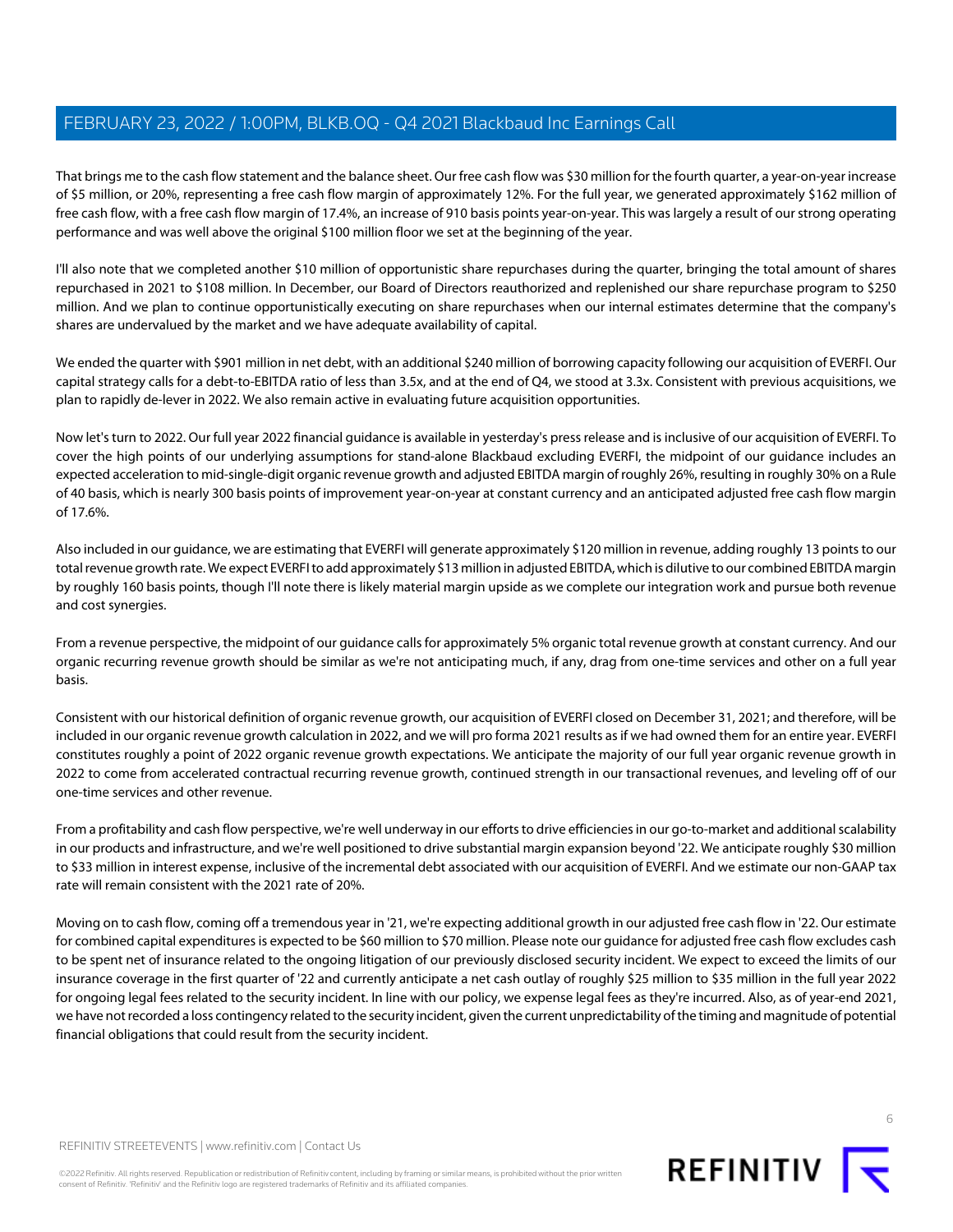With that said, we believe adjusted free cash flow provides a useful measure for our operating performance, but we will also continue to be transparent in our disclosures relating to the security incident and associated financial impacts. Lastly, we will also continue executing against our capital deployment strategy, which calls for ensuring access to adequate levels of capital to grow the business through balance sheet management, rigorous oversight of investments in the business, including acquisitions, and identifying and efficiently returning excess capital to shareholders, including the option for additional share repurchases.

In summary, 2021 was a strong year for Blackbaud, and '22 has us even more excited. We're executing against our strategic plan to achieve a Rule of 40 as a company, and our accelerating growth combined with our margin expansion initiatives has us well positioned to accomplish this goal sooner than we originally anticipated. We continue to execute our capital deployment strategy and remain committed to allocating capital in a way that maximizes value for our shareholders.

With that, I'd like to open up the line for your questions.

# **QUESTIONS AND ANSWERS**

# **Operator**

<span id="page-6-0"></span>(Operator Instructions) Our first question comes from the line of Brian Peterson with Raymond James.

# **Brian Christopher Peterson** - Raymond James & Associates, Inc., Research Division - Senior Research Associate

Congrats, gentlemen. So I wanted to start off, Mike, your comment on the inflection point was pretty loud and clear. But I'm curious, as you're thinking about pulling forward those mid- and long-term targets versus your prior expectations, what's really changed that? We heard a little bit about pricing, sales productivity. But I'd be curious how much of it is maybe Blackbaud-driven versus market-driven because you referenced some of that as well. So just looking to unpack that a little bit.

# **Michael P. Gianoni** - Blackbaud, Inc. - President, CEO & Director

Sure, Brian. Thanks. Thanks for the question. It's a combination of things. The market is opening up with events coming back. We've talked about that for a while. We've also been executing quite well the last several quarters. And it's just translating into being able to pull those long-range targets forward into 2022. We've had our multiple price efforts coming into fruition. We talked about that almost a year ago now, and there are several. And they're kind of paced out as they are different types of initiatives. Increase in sales productivity is happening, good pipeline coverage and production. From that standpoint, we've got some operating improvements that are still coming.

I mentioned in my prepared remarks, finally, toward the back end of this year, we're going to close a couple of our co-lo data centers, which helps a bit. So it's the combination of the things that we really laid out at that Investor Day a year ago coming to fruition, but the company has executed all of those quite well. And then we've got an addition of a great acquisition and EVERFI coming in, driving the top line a little faster. We finished the year stronger than anticipated in Q4, including things like bookings, which translates over into '22. So it's all of those things that we've been executing on quite well coming together.

#### **Anthony W. Boor** - Blackbaud, Inc. - Executive VP of Finance & Administration and CFO

And Brian, this is Tony. I'd add a couple. Online giving, obviously, we've seen some significant increase there, and that gives us another revenue stream opportunity in many cases, as well as renewal rates have continued to trend very, very positively. We've put a lot of focus on customer success and getting our customers real value out of our solutions. And we've seen some positive trends on renewal rates. And those have continued into this year as well and already running well ahead of plan.



7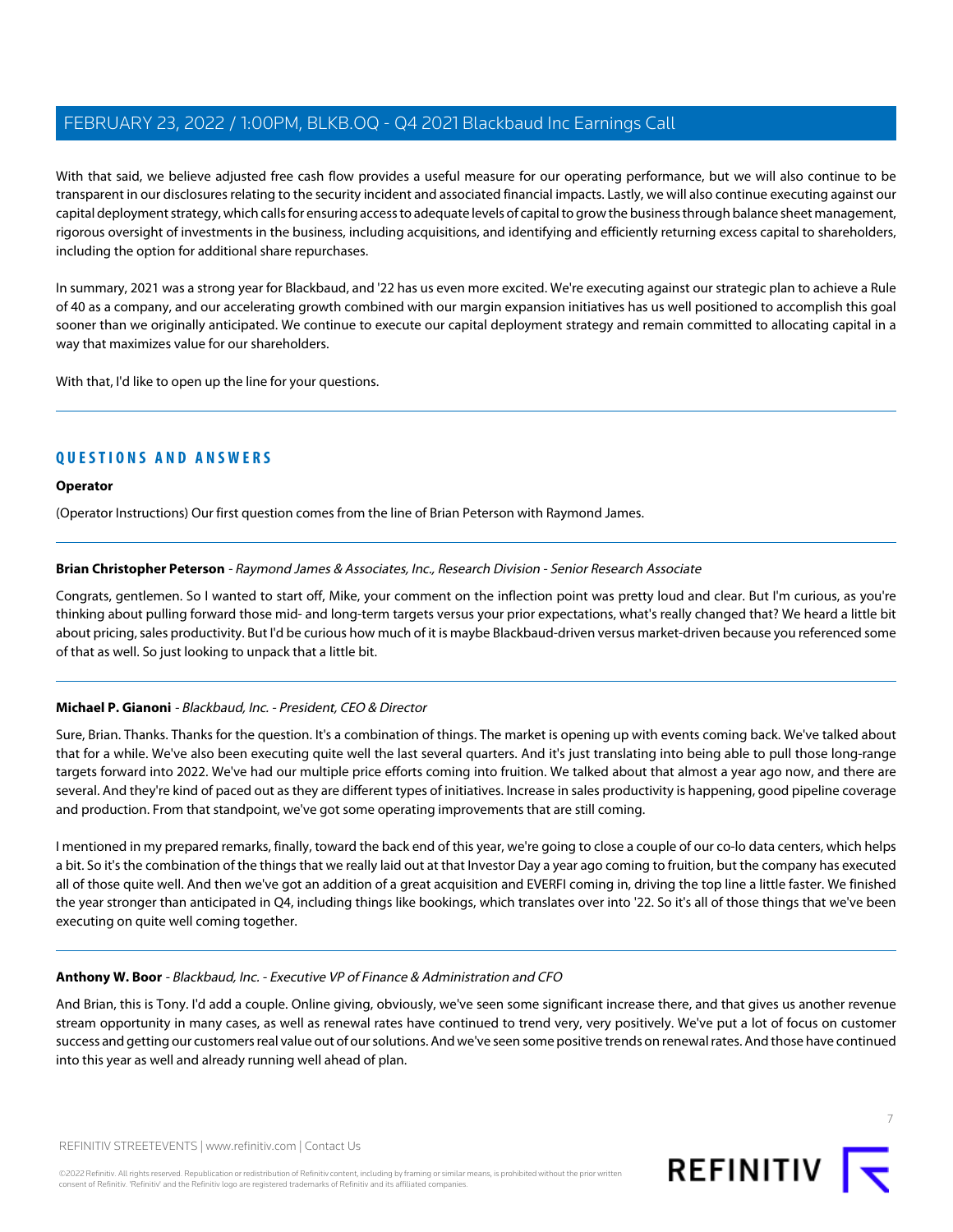And then I think the last thing which is really not built into this yet is we still have quite a bit of work to do on the revenue and cost synergies associated with EVERFI. And as I said in my prepared comments, we expect there's some good material upside as we get through planning for those synergies on top of it.

# **Michael P. Gianoni** - Blackbaud, Inc. - President, CEO & Director

Yes.

# **Brian Christopher Peterson** - Raymond James & Associates, Inc., Research Division - Senior Research Associate

Understood. That's good to hear. And maybe just a follow-up. You mentioned that half the TAM is now in the corporate market. I'd be curious, what is the revenue growth? How's that look like for you guys over the last year or two? I'm assuming it's above, but I just wanted to confirm. And how do you balance the investments and kind of incremental growth opportunities in the corporate opportunity that's now half your TAM versus your existing portfolio today?

#### **Michael P. Gianoni** - Blackbaud, Inc. - President, CEO & Director

Yes, sure. It's been strong for us. The YourCause acquisition has performed really well. We've invested more in resources in our corporate sector, YourCause and grant platform. EVERFI is in addition to that, which is a fast grower and very accretive. And so that marketplace, that ESG and corporate social responsibility marketplace, which makes up our corporate solutions, is a fast grower. It's a big TAM. It's half our TAM now, and it's very accretive to the company as well.

So we continue to balance our investments. We're -- we've got a pretty broad product portfolio. There's really 17 core products in the company outside of EVERFI. And it's been a strong market for us, and it's performed well for several years. And EVERFI's additive to that.

#### <span id="page-7-0"></span>**Operator**

Our next question comes from the line of Parker Lane with Stifel.

#### **Jeffrey Parker Lane** - Stifel, Nicolaus & Company, Incorporated, Research Division - Associate

Yes. Maybe just to follow up on Brian's question there on EVERFI. What are the initial conversations looking like between the EVERFI customer base and the YourCause customer base? And what do those joint go-to-market efforts look like today? Is this a work-in-progress situation? It's obviously a fairly new deal, but how quickly should we start to see those respective sales teams coming together and start achieving some of those revenue synergies you were just talking about, Tony?

# **Michael P. Gianoni** - Blackbaud, Inc. - President, CEO & Director

Yes, sure. I'll take that, Parker. It's Mike. We've been talking about that for a while, including working on due diligence last year. That's one of the synergy opportunities for us. So we've had a really good start with EVERFI post close in a couple of areas. One is the coordination of go-to-market. Our YourCause buyers are the same corporate buyers as EVERFI. There's little customer overlap, so the cross-sell is sort of just sitting there. And we've organized ourselves to go after that, both cross-selling to EVERFI customers and then EVERFI to YourCause customers.

And then also the integration operationally is going really well. We're integrating right out of the gate all the corporate functions, and that's going really well. We've got a lot of experience in that. We've got a really solid set of operating models and corporate IT systems that we're integrating them, too, and it's really going quite well. And there's a really great culture synergy between EVERFI and Blackbaud. We've come together quickly

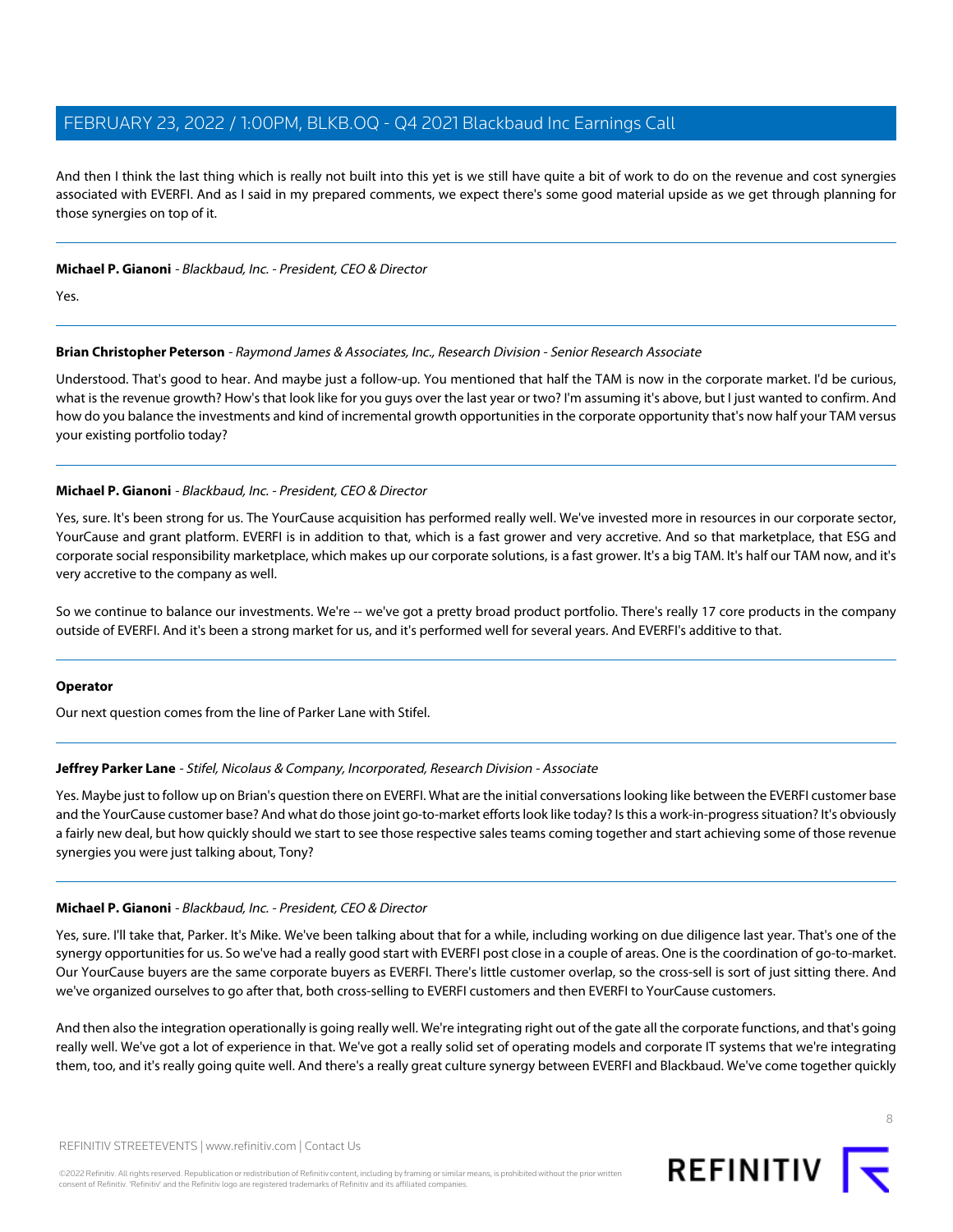as one company. There's a clear opportunity that our larger scale is going to help them upscale faster in the back office and in go-to-market. And so I'd say super positive right out of the gate, and we're right on target of what we thought we would do from an operating plan standpoint.

#### **Jeffrey Parker Lane** - Stifel, Nicolaus & Company, Incorporated, Research Division - Associate

Got it. And Mike, when I look at the improvement in the adjusted EBITDA of EVERFI in 2022 or the anticipated improvement, is it simply those operational changes that you just referenced there? Or does that come mostly in the form of really heightened levels of sales efficiency in that business because of the anticipated cross-sell opportunities?

#### **Michael P. Gianoni** - Blackbaud, Inc. - President, CEO & Director

Yes. I'd say that, that improvement from last year to this and their EBITDA, we basically achieved that. The view to that, it took about a month. So I would also tell you, it's early days with that EBITDA opportunity with EVERFI as well because we offer a lot of scale for that business. And so I think there's upside to that, frankly, even in the short term. And it's coming from a couple of areas, ones that I already covered: sales, back office, a few other areas.

#### **Operator**

<span id="page-8-0"></span>Our next question comes from the line of Kirk Materne with Evercore ISI.

#### **Stewart Kirk Materne** - Evercore ISI Institutional Equities, Research Division - Senior MD & Fundamental Research Analyst

Yes. Mike, in a couple of points or in a couple of times during your prepared remarks, you mentioned about sales productivity. And I was just sort of wondering what the focus is on for this year on that front. Just are there any changes? Just anything you could add on that basis would be great.

# **Michael P. Gianoni** - Blackbaud, Inc. - President, CEO & Director

Yes, sure. I mean, we keep improving our sales productivity. Customer acquisition costs have gone up nicely last year. We plan on doing that again this year. A lot of it is coming from a bigger investment in digital tools and automation, digital lead generation and just having a better way to go to market, if you will. And we have that plan to improve this year as well. There's more opportunity there, no doubt. We also think there's opportunity on the EVERFI integration side there as well.

#### **Stewart Kirk Materne** - Evercore ISI Institutional Equities, Research Division - Senior MD & Fundamental Research Analyst

Okay. And on EVERFI, you guys are obviously forecasting about 15% growth, if I understood that correctly. Is there opportunity for you all to sort of invest more to potentially accelerate that this year? Or are you just sort of trying to take a fairly conservative approach to that to start?

# **Michael P. Gianoni** - Blackbaud, Inc. - President, CEO & Director

Yes. I'd say it's a conservative approach. We anticipate that part of Blackbaud now to be a 20% grower forward. They did really well last year, above their plan in Q4. That's why we have it in there at 15%. But yes, I think there's opportunity to accelerate that as well. So it's fairly conservative.

#### **Operator**

Our next question comes from the line of Rob Oliver with Baird.

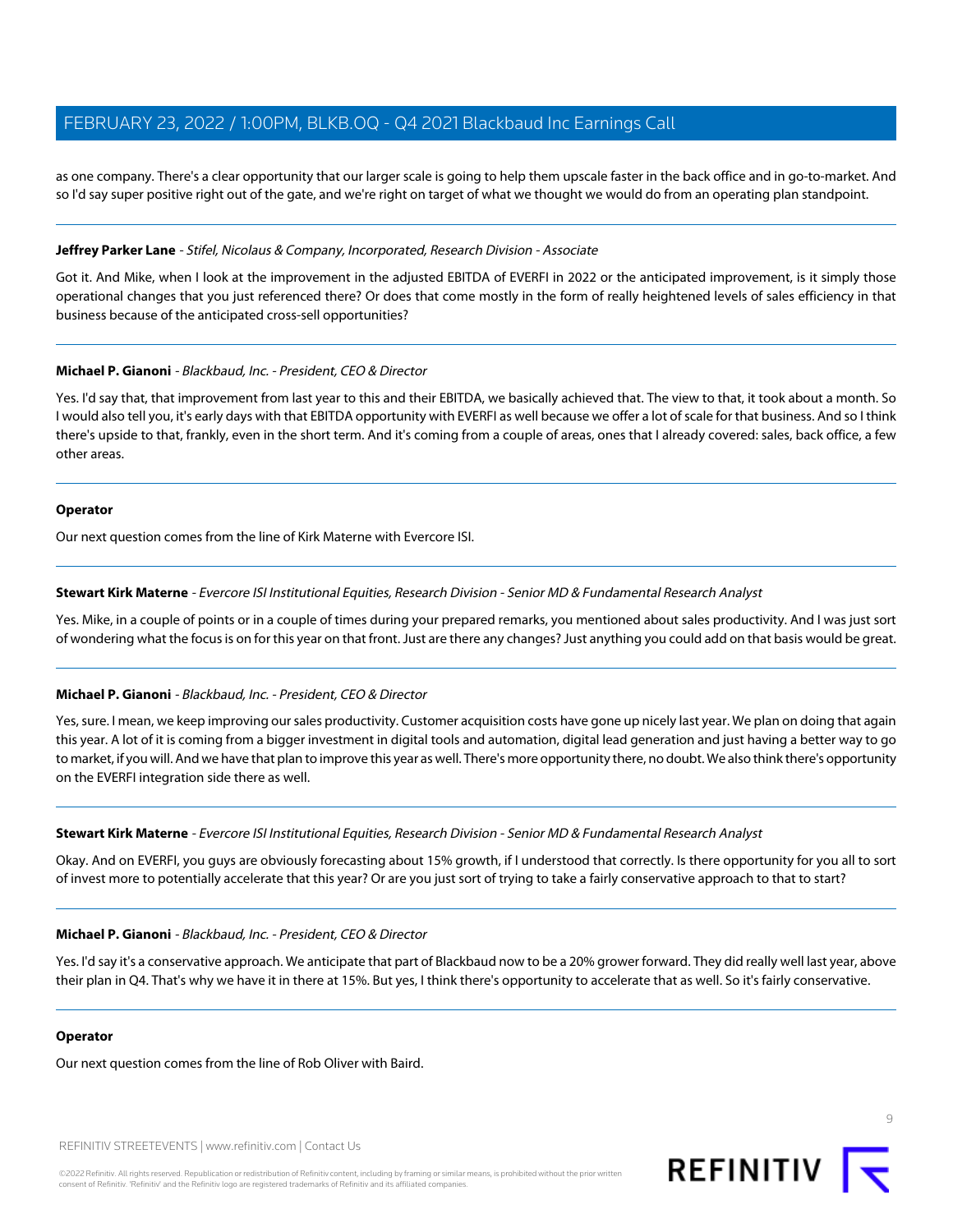# <span id="page-9-0"></span>**Robert Cooney Oliver** - Robert W. Baird & Co. Incorporated, Research Division - Senior Research Analyst

Two for me. One, just on the pricing initiatives, it sounds like you guys have already begun some of those pricing initiatives. I was just wondering if we could get some color on how we could expect those to roll in through the product set throughout the year. Will it be rolling across the product lines throughout '22? Is it a one time event? And what are your expectations in terms of how that contributes this year to that organic revenue guide increase? And then I had a follow-up.

# **Michael P. Gianoni** - Blackbaud, Inc. - President, CEO & Director

Sure, Rob. I'll start, and maybe Tony will add to this, too. So there's multiple pricing initiatives. Frankly, the first one started in the summer of last year we put into place. So we'll basically get full year effect of that this year. Another one started in Q4-ish time frame, and that's ramping up. So we'll get most of the full year effect of that this year and in the back half. So it's 2 of them. Another one goes across the product portfolio, and that's coming in over time. And another one is a new offering, which is a pricing model that we've proven out quite well with JustGiving on a product that we've launched here in the U.S. It's going to take a longer multiyear ramp up. It's called Complete Cover, and that's underway, and that's a longer-term one. So there's multiple ones underway. All of them will be fully in place at least by the end of this year, but a couple of will get full year effect this year, starting in Q1.

# **Anthony W. Boor** - Blackbaud, Inc. - Executive VP of Finance & Administration and CFO

Yes. So Rob, just from a modeling perspective, you'll get full annualized impact of one of those key ones from last year. You'll get almost full annualized impact on like YourCause and some of the areas. And the other one will come in over multi-years. So this will be contributing to that acceleration in growth that helps us get towards the high single-digit over the next several years.

# **Robert Cooney Oliver** - Robert W. Baird & Co. Incorporated, Research Division - Senior Research Analyst

Okay. Great. That's helpful color. And then Tony, could be for you or for Mike, either one. But just you guys historically have been a direct organization. And I think you've done a really nice job of getting that service line down. And Tony, I think you mentioned on your prepared remarks, like that will cease to be a headwind towards that growth or top line growth this year, which I think is great. Just wanted to ask about, as you get to a broader -- or have a broader TAM within organizations, 50% of the business now being on the corporate, I assume, for-profit side, services that I would assume becomes important. So what's the readiness for the external services effort? Maybe help us understand that, as we enter this kind of next couple of year period, where you're going to be much more reliant on external services, like how ready you guys are for that?

# **Michael P. Gianoni** - Blackbaud, Inc. - President, CEO & Director

Yes. Rob, I'll take that. So we hired a new Global Head of Customer Success halfway through the year last year. He's driving that. In general, I would say that the Blackbaud network effect and the ecosystem has been growing a lot. And it's a couple of areas. So one is directly at your question, which is services partners, and that's growing a lot. Another one that I talked about in my prepared remarks is our marketplace, which is third-party apps. That grew, I think, over 90% last year. Thousands of customers have access to apps that are additive to the Blackbaud solutions. And the third one that's super important, we've got over 6,000 developers building code and integrating to Blackbaud solutions outside of Blackbaud. So 6,000 developers and growing outside of Blackbaud, another example of sort of this network effect in this ecosystem we're building.

Just that developer side, if you go back 5 years, that was maybe a few hundred. And so between that, the service partners, to your question, the Blackbaud Marketplace, there's a lot going on outside of Blackbaud that's making our products stickier and adding capabilities from a new sales and booking standpoint as well.

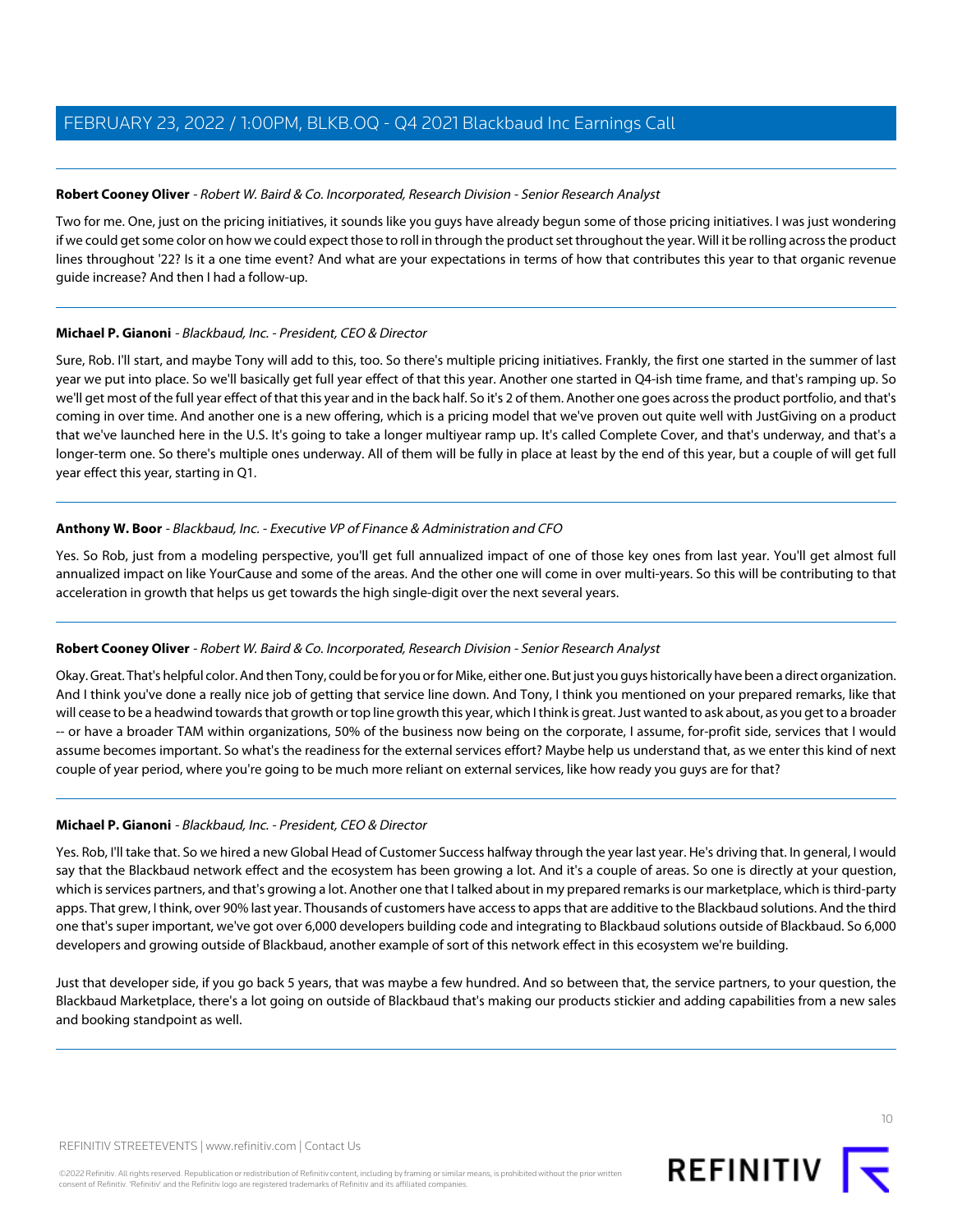# **Anthony W. Boor** - Blackbaud, Inc. - Executive VP of Finance & Administration and CFO

And Rob, just from a modeling perspective on the one-time services and others, that was about 190 basis point drag on the year to our overall growth, but in Q4, only about a 90 basis point drag. And we're saying, hopefully, for 2022, it will be 0 drag. So that's probably between 1.5 and 2 points improvement on growth just by that not pulling us backwards in '22 versus '21.

#### **Operator**

<span id="page-10-0"></span>Our next question comes from the line of Matt VanVliet with BTIG.

# **Matthew David VanVliet** - BTIG, LLC, Research Division - VP & Application Software Analyst

Yes. I guess as you look at both the payments upside in the quarter and the strength throughout the year, wanted to sort of, I guess, look at it on two fronts. One, what percentage of the events and overall interactions with your customers throughout the year in terms of how much line of sight you have were sort of back to normal in-person versus additive from a virtual standpoint or maybe displaced in the virtual setting? And then sort of how do you think about that from an upside perspective heading into '22 and beyond?

# **Michael P. Gianoni** - Blackbaud, Inc. - President, CEO & Director

Yes, Matt. It's Mike. Thanks. So a couple of things there. In the last few years, including the last year, virtual events have grown quite a bit. And depending on the institution type, they either have taken over for things or they've been additive. It depends on how our customer or institution kind of goes to market for their revenue generation. So it's been a mix.

The big thing for us going into '22, to your question, is the fact that we'll have more of a full year effect of that this year. Last year, as we said at the beginning of the year last year, we'd have a slow first half and a better second. It proved out to be accurate. Some of that is related to a couple of components. But events is some of that. And we didn't have a full year effect of events last year, and we will much more so this year. So I think that's the biggest change year-over-year. It's more of a full year effect this year compared to last.

# **Matthew David VanVliet** - BTIG, LLC, Research Division - VP & Application Software Analyst

Okay. And then, Tony, as we look at the gross margin, fourth quarter had a pretty decent headwind both sequentially and certainly through the year as well. Wanted to maybe better understand kind of what was impacting particularly the recurring margin given last year was a larger payments growth quarter versus this year, but it was still up this year. So maybe just what are the moving pieces there? How should we think about EVERFI as that layers in impacting gross margins into '22? And really just kind of what are some of the puts and takes as we look ahead at '22?

# **Anthony W. Boor** - Blackbaud, Inc. - Executive VP of Finance & Administration and CFO

Yes, Matt. The Q4 gross margins had several factors impacting it a bit to the negative. One of the items we talked about is that one-time services drag on overall revenue growth. And that line of the business, as you know, has shrunk significantly over the last several years. And we've had frankly a tough time trying to keep up with the cost base on that side of things. And so the gross margin, I think, year-on-year, I think in 2020, we were somewhere in that 11% or 12% gross margin, and we were at negative 11% or something, I think, for '21. And so that's put some pressure on gross margins. We are focused on correcting that situation. And so I would expect by the time we head into '23, we'll be in a better position on gross margins related to one-time at that much lower revenue number, and it will no longer be a drag on overall growth either. So kind of a double positive impact on the business. Growth will be higher, and margins will improve.

And then as you stated, transactions, Q4 is typically our biggest seasonal quarter from a transaction perspective. And several of those, when you think about the standard payments business and a few of the other transactions, are actually still dilutive today to gross margins. And so with that

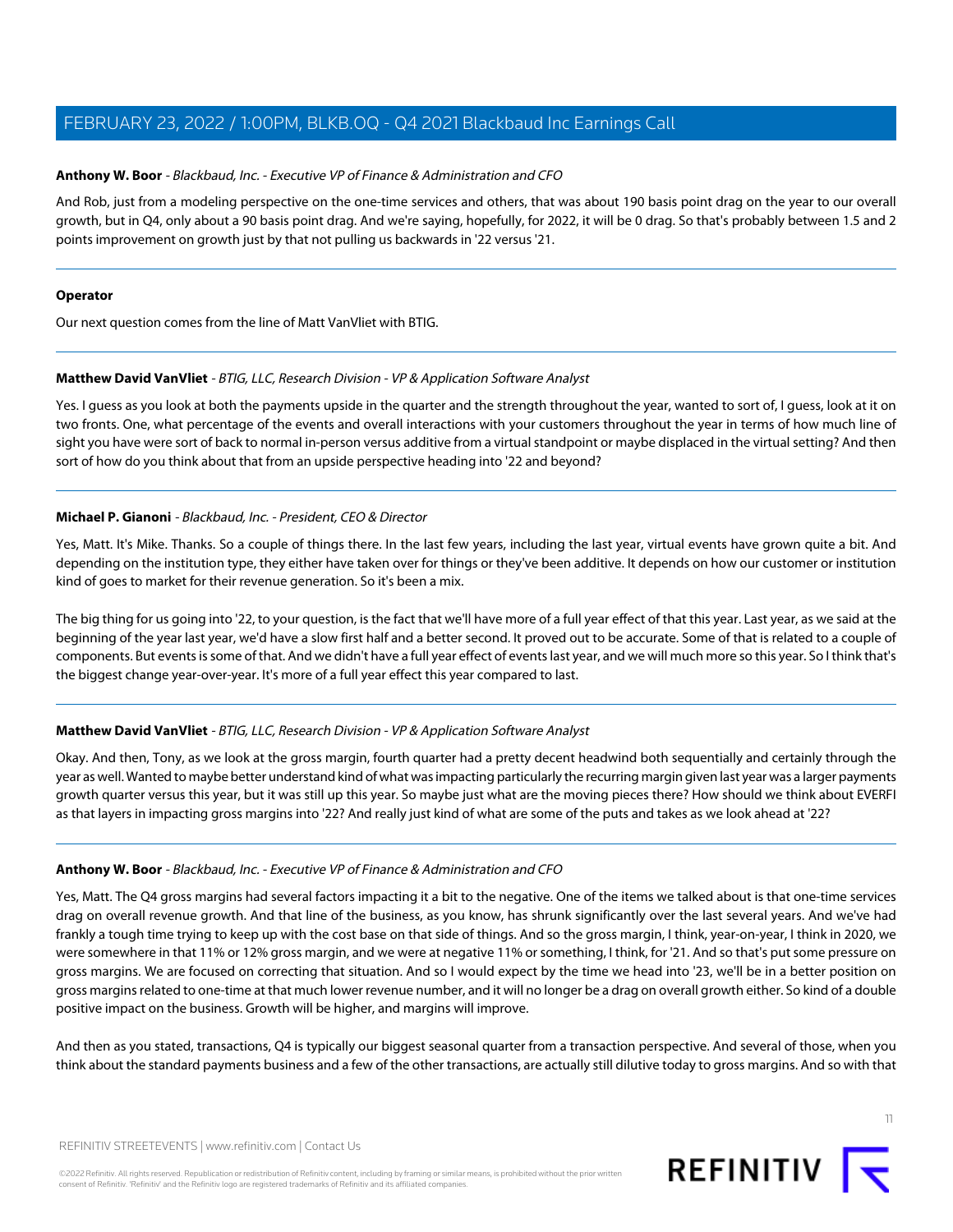mix being up, gross margins will be down. Now some of the new pricing initiatives that we're rolling out over this year and next should have a very positive impact on gross margins on the payment side and transaction side. So we expect to see that gross margin dilution impact mitigate as we roll out some of these new pricing opportunities that have been so successful in the JustGiving and U.K. markets.

And then we've continued to make some pretty heavy investments in security as well that's hitting gross margins. And lastly, our move to third-party cloud, which has some security components to it, but also to get out all these old co-lo data centers. So we've got all those duplicative costs, and those continue to ramp, and that's put pressure on gross margins. The good news is, in '22, we are going to start closing data centers for the first time since I've been here. And we won't see a lot of positive impact in '22 on margins, but we will start to see that positive impact, and that will be a positive trend over several years, starting in '23. And so we should see some nice impact for you to build in your models for '23 forward.

#### **Operator**

<span id="page-11-0"></span>Our next question comes from the line of Koji Ikeda with Bank of America.

#### **Koji Ikeda** - BofA Securities, Research Division - VP & Research Analyst

A couple of questions from me. First one, how should we be thinking about the linearity of revenue growth this year from a sequential net add perspective, just given the addition of EVERFI and the pandemic headwinds dissipating? I mean, is there any sort of seasonality that we should be thinking about given these dynamics?

# **Anthony W. Boor** - Blackbaud, Inc. - Executive VP of Finance & Administration and CFO

Koji, I think that we will certainly see some change in seasonality as a result of adding EVERFI. It's not something that we're guiding to, so I can't give that to you today. But it will certainly have an impact on our seasonality. I would still expect to see our typical kind of Q2 and Q4 spikes in seasonality with transactional-related giving and events. So those kind of seasonal trends should still hold. That said, I think the overall -- the addition of the \$20 million that we're guiding for EVERFI will have some impact on seasonality to flatten it out a little bit.

# **Michael P. Gianoni** - Blackbaud, Inc. - President, CEO & Director

I was going to say, the key thing for us is that the macro big acceleration in total growth, right? We're going to grow at the midpoint of 17% year-over-year and at the midpoint organic growth of 5%, big change over last year.

# **Koji Ikeda** - BofA Securities, Research Division - VP & Research Analyst

Got it. And then I noticed in the deck, you're talking about the return to in-person events. That began in '21, and really expect it to continue in 2022. Just thinking about the guide, I mean, how do we think about the pace of the return to in-person events that you guys are incorporating within the guidance? Is that front-end loaded or back-end loaded? What are you hearing out there from your customers for the pipeline from in-person events?

# **Anthony W. Boor** - Blackbaud, Inc. - Executive VP of Finance & Administration and CFO

Yes. Those are spread throughout the year, Koji, there. I'm still helping the Chair of the Heart Ball for Charleston, and that one's in April. You've got marathons already being run in-person with fundraising associated with them. So that will be spread throughout the year as organizations do their various fundraising events.

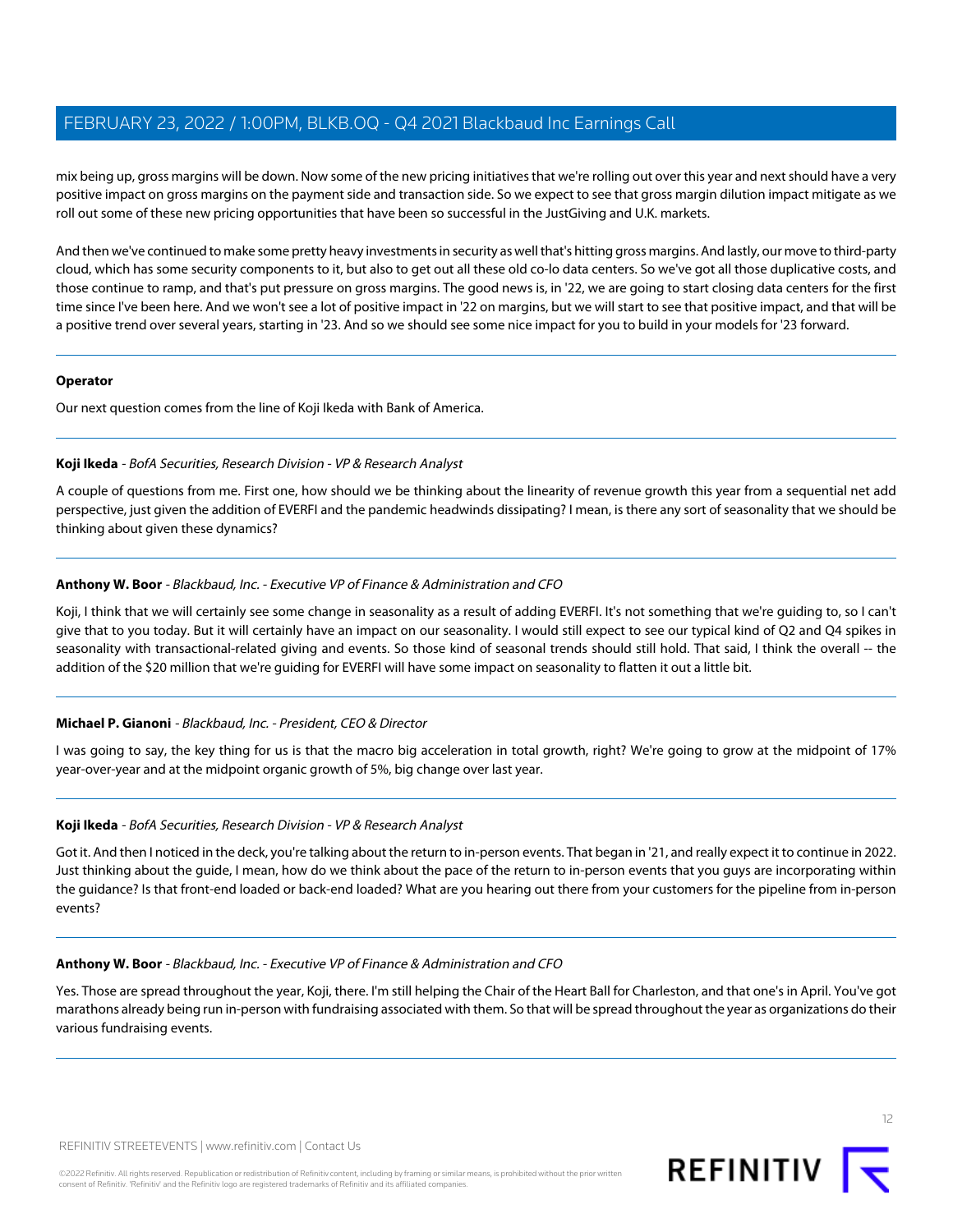## **Koji Ikeda** - BofA Securities, Research Division - VP & Research Analyst

Got it. Got it. Okay. And then last one from me, just kind of thinking about that slide with the 10 growth drivers. I guess, which ones do you think are potentially the most meaningful from a growth driver perspective in that near-term bucket? There's 4 of them there. And then also from a longer-term potential, too.

## **Anthony W. Boor** - Blackbaud, Inc. - Executive VP of Finance & Administration and CFO

I would say the most impactful -- immediate impact would be the pricing initiatives because once those are put in place, they'll have an immediate positive impact on revenue. Several others are fairly significant. We've put in some new framework and controls around discounting, which is going to be very positive. The efforts on the renewal rates are fairly quick to have an impact, obviously, not losing that revenue in the first place and having to replace it. And so I think those very positive renewal trends that we saw start second half of last year and then are continuing to be very positive against plan already into this year, I think we start seeing some pretty immediate impact of that on the revenue numbers.

I think that the ongoing efforts on sales, productivity and improvements Mike spoke to there and the improvement in CAC payback and all of those things are a little longer tail. Obviously, events coming back and the increase in online giving, all of those are fairly quick. The nice thing on the revenue front is most of them are all fairly short term to get to positive impact. I think some of the cost and margin improvement opportunities take a little longer, like exiting the data centers. That will be a multiyear project to get rid of those duplicative costs and to finish moving to third-party cloud and continuing to simplify and standardize and automate things and gain efficiencies in the business will take a little longer. But most of the revenue side are much shorter term.

# **Michael P. Gianoni** - Blackbaud, Inc. - President, CEO & Director

Yes. I'll just add to that, our ESG and CSR sector with YourCause and EVERFI are short-term revenue accelerators as well.

#### **Operator**

Ladies and gentlemen, that concludes our question-and-answer session. I'll turn the floor back to Mr. Gianoni for any final comments.

# **Michael P. Gianoni** - Blackbaud, Inc. - President, CEO & Director

Thank you, operator. I'll just close by reiterating the second half of '21, including the fourth quarter, was a strong end of what I believe was a turning point for our markets and our company. We're accelerating up the Rule of 40 and carrying a lot of momentum into 2022, including a strong acquisition in EVERFI. I believe our plan to progress towards achieving Rule of 40 by balancing sustainable mid- to high single-digit organic revenue growth and meaningful margin expansion over the next few years is a winning combination for Blackbaud and our shareholders. Our teams are executing at a high level, and I'm confident we're well positioned to capture the opportunities in front of us. Thanks, everyone.

#### **Operator**

Thank you. This concludes today's conference. You may disconnect your lines at this time. Thank you for your participation.